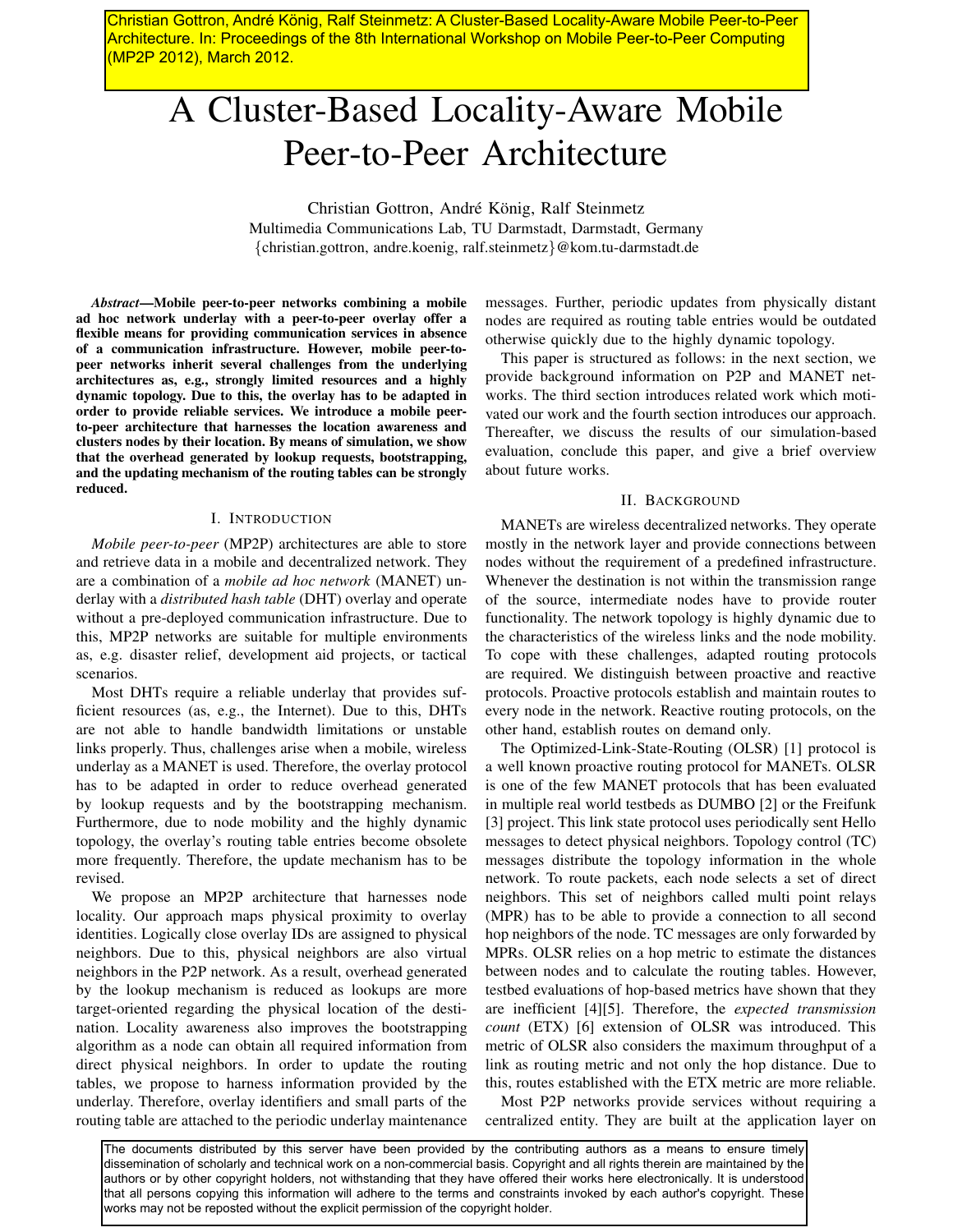top of an existing network which is called the underlay. The underlay provides the physical connections between the peers. In traditional P2P networks, the peers form a network called overlay on top of the Internet as underlay. Distributed Hashtables (DHT) are a subtype of P2P networks that scales well to the network size regarding both number of required hops and routing table size. A unique ID is assigned to each node that joins the DHT overlay. This ID is used for overlay routing. Virtual neighbors are nodes with a small numerical distance regarding their node IDs. IDs are also assigned to services and objects which are provided by the network. Those objects are administrated by the overlay node with an ID closest to the object's ID.

Pastry [7] is a well known DHT. In order to provide an efficient routing service, Pastry relies on two routing tables. The main routing table provides routes to nodes which are distributed in the ID namespace. It is structured as a tree. Pastry uses a longest prefix match routing algorithm. Due to this, the routing table of a node x provides links to nodes that match up to the (*n−*1)th prefix of x's node ID and differ on the *n*th digit where *n* is the row number of the routing table entry. Whenever two nodes match the requirements of a routing table entry, a proximity metric is harnessed to determine which node has to be stored. For this, ping messages are used to determine the round trip time. The proximity metric is used to reduce the routing overhead. The numerical basis of the ID and, thus, the structure of the routing table is defined by the parameter *b*. The leaf set stores routes to virtual neighbors and has a ring structure. The leaf set is used for the last step of a routing process to deliver the request to the correct node. Furthermore, it is used to determine which node is responsible for an object. The node numerically closest to the overlay ID of the object is responsible for this object.

#### III. RELATED WORK

Multiple MP2P architectures were introduced in the recent years. Many of them combine a DHT as overlay with a MANET as underlay. In this section, we introduce related work that has motivated our approach.

MADPastry introduced by Zahn et al. [8] combines a Pastry DHT with a MANET underlay. They propose a reactive protocol for underlay routing. MADPastry harnesses node proximity in order to reduce overhead. Clusters are formed around predefined nodes. Nodes within a cluster share the same prefix. Due to the mobility of the predefined nodes, the physical location of the clusters varies over time. The Pastry routing algorithm is modified so that the routing table provides routing information for the first hop only. Thereafter, the leaf set is used to forward the lookup message to the destination. Due to this, multiple overlay hops in the leaf set are required in large scale scenarios. This results in overhead generated by the lookup process.

Beside MADPastry, PeerNet [9] also harnesses the location awareness of nodes to minimize routing overhead. This architecture splits the area of operation in several equal sized zones and assigns a part of the ID space to each of the zones. Each node in the network is assigned to one of these zones, which will be the node's home zone, according to the probability that the node can be found in this zone. Those home zones provide a proxy which stores information about the recent position of each node which belongs to this zone. However, we require proxies which have to be reliable and highly available. Furthermore, overhead generated by routing may be increased whenever a node is not within its home zone, especially when the information stored at the proxy is outdated. It may also be hard to predict the node's location correctly.

Other approaches as the Stealth DHT introduced in [10] harness the heterogeneity of the network. Nodes which are reliable regarding connectivity and provide a high amount of resources are used to offer most of the services as storing objects and forwarding requests. Mobile nodes with strongly limited resources, on the other hand, only have to provide basic services. However, highly available nodes are required and this algorithm can be easily misused by selfish nodes.

Castro et al. proposed an MP2P architecture based on a modified Bamboo architecture. The Bamboo architecture is very similar to Pastry but updates the routing table not on demand. Instead, update messages are sent periodically. By modifying the update interval, Castro et al. reduce overhead generated by the update mechanism. However, this may also influence the stability of the network.

Further information on P2P, MANET, and MP2P architectures can be found in [11].

# IV. ARCHITECTURE

Traditional P2P architectures are developed for scenarios with a very high number of participants. Due to this, the scalability of the architecture is one of the most important challenges. Yet, the number of participants in, e.g., disaster relief scenarios is low compared to traditional P2P scenarios. Therefore, scalability is not anymore the dominant challenge for our MP2P architecture. However, new challenges have to be considered.

A basic challenge for MP2P architectures is to reduce the overhead generated by the lookup algorithm. Whenever a lookup for an object is initiated, each node compares its own ID with the object ID. After calculating the number of matching prefixes of those IDs, a next hop overlay node is selected that matches at least one more digit. This way, the lookup message gets closer regarding the virtual distance to the destination with each hop. However, as virtual neighbors are mostly not also physical neighbors, the lookup message is not routed on the shortest physical path as shown in our example (Figure 1(a)).

We propose a location aware MP2P architecture. Each node has to be aware of its physical location (e.g. by using GPS). Therefore, we combine a Pastry DHT as overlay with an OLSR ETX underlay. The node IDs are not distributed randomly, but are a function of the node's physical position. Therefore, we split the area of operation in several clusters and assign an ID prefix to each of those clusters. The ID of each node that is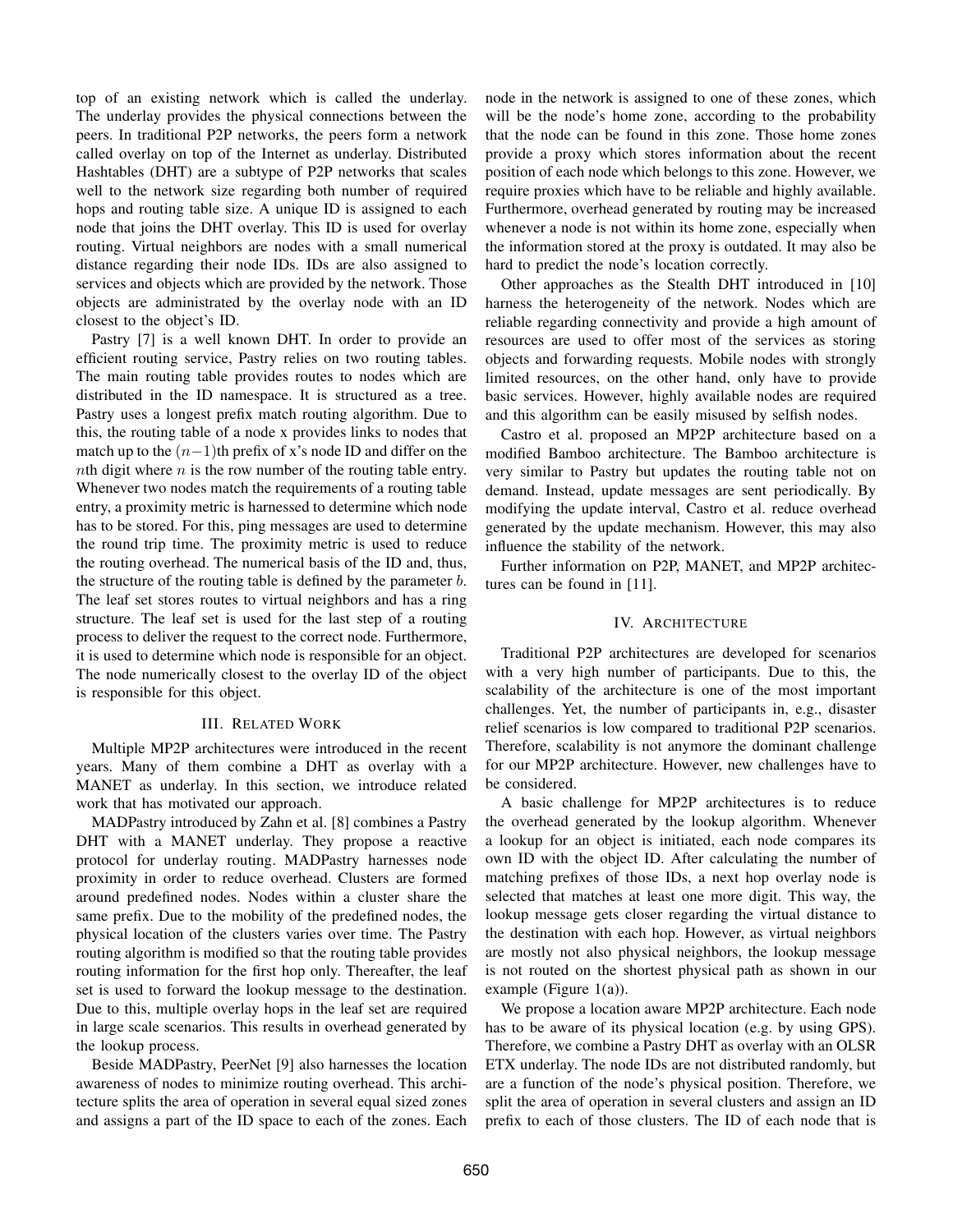

Fig. 1. An example for a lookup in an unmodified and a clustered P2P network

member of this cluster is defined by this prefix and a random suffix.

Two parameters are used to define the number and structure of the clusters. The clustering level defines the depth of the clustering. The second parameter defines the number of clusters per level. The clustering level also defines the prefix size of the cluster ID. Therefore, the numerical basis of the ID and, thus, the parameter *b* is a function of the clusters per level. For example, we assume a scenario with two clusters per level  $(b = 1)$ . Due to the the number of clusters per level we have a binary ID. In a small scale scenario, with only a strongly limited number of nodes and a small area of operation, a single clustering level could be sufficient. This results in an overall number of two clusters and a prefix size of one digit. However, larger scenarios require a higher clustering level in order to increase the overall number of clusters and to improve the structure of the routing path. An example of a scenario with a clustering level of three is shown in Figure 1(b). The area of operation is split in  $2^{level} = 8$  clusters. Furthermore, the prefix defined by the clusters is increased to three.

As the nodes are mobile, they may leave a cluster. Due to this, a new ID is required with the prefix of the new cluster. This results in an increased churn, as also stored objects have to be redistributed and routing tables have to be updated. However, due to the combination of virtual and physical neighborhood, the overhead generated by churn is low. Furthermore, in order to reduce the overhead generated

Threshold area

Node Route by nodes that move along the border between two clusters and change their cluster frequently, threshold areas are introduced. When a node leaves a cluster, as shown in Figure 2, it has to enter the threshold area (point *a*). Even though this node has already left the cluster (point *b*), the node ID is still the same until this node leaves the threshold area (point *c*). Thereafter, a new ID is required with the prefix of the new node.

# *A. Routing Tables and Routing*

Similar to Pastry, our approach uses a leaf set and a main routing table. As node IDs depend on the physical location of nodes, the leaf set provides not only links to virtual neighbors but also to physical neighbors.

The leaf set provides links to nodes in the virtual neighborhood of the owner of the routing table. As the IDs are a function of the geographical position of the nodes, each node in the leaf set is also a physical neighbor. As the Pastry leaf set has a ring topology, problems may occur when the virtual neighbor is a member of another cluster. In a scenario as shown in Figure 3, the virtual neighbor of a node with the prefix 00 and the lowest prefix would be located in the cluster 11. Due to this, routing to a virtual neighbor would result in sending a message from one end of the area of operation to the other. Therefore, we modified the structure of the leaf set to ensure that virtual neighbors are always located within the same cluster. Each cluster forms an own leaf set ring as shown in Figure 3. Due to this, the leaf set is used for intra-cluster



Fig. 3. Structure of the adapted leaf set

a b c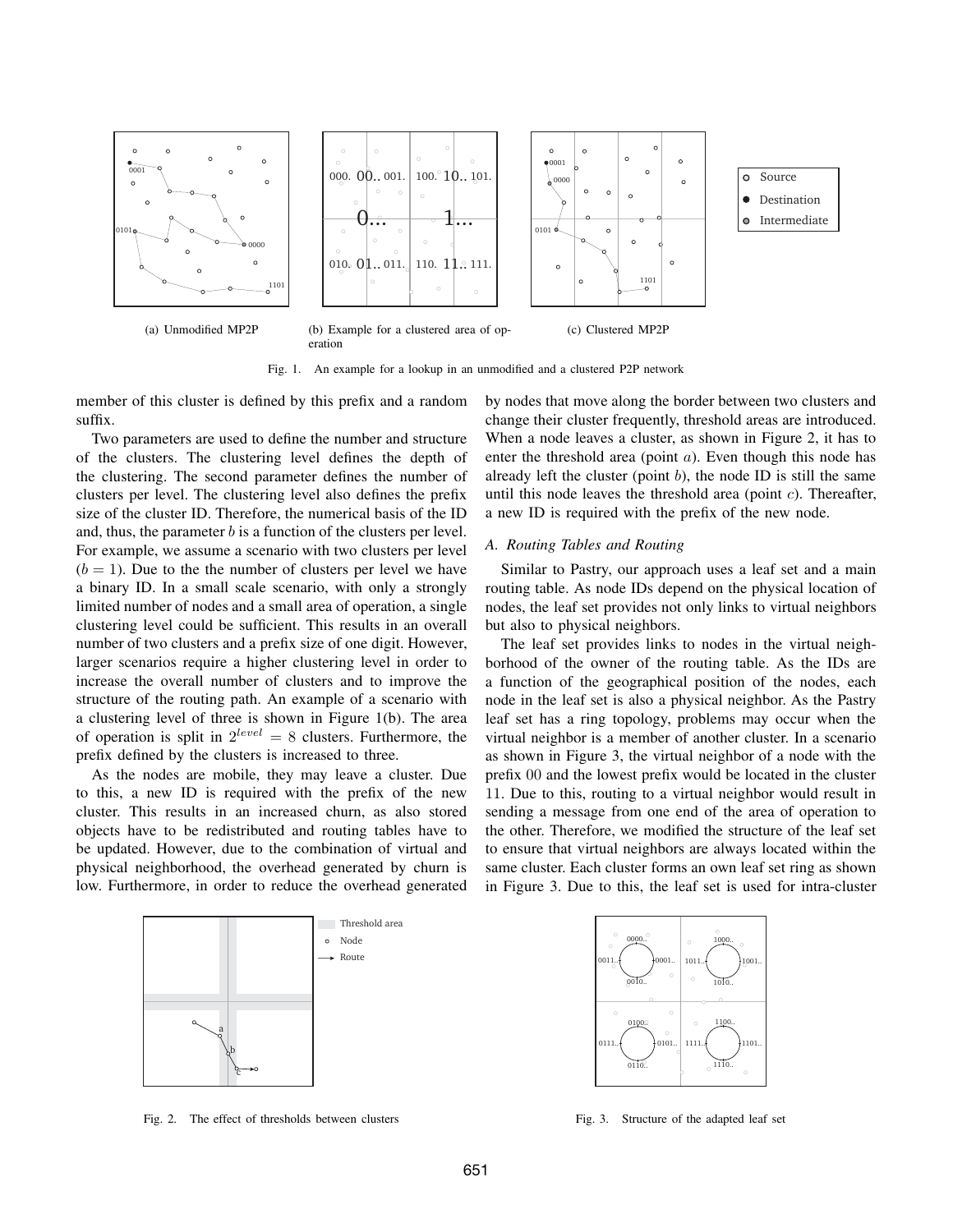routing only. Inter-cluster routing is provided by the routing table only. In contrast to Pastry, the leaf set size is not defined by a fixed parameter, but by the number of nodes in the cluster. The leaf set of our approach provides links to all nodes in the particular cluster.

The main routing table is used to route a lookup message to the target cluster. Similar to Pastry, the routing table is prefixbased and tree structured. Yet, the prefix of a node is not random but depends on the cluster in which the destination ID can be found. The routing table is used to route a message to the correct cluster. Due to this, the number of clustering levels defines the number of rows stored in the routing table. Similar to Pastry, the number of entries is defined by the parameter *b*. As mentioned in Section II Pastry uses a proximity metric for routing table maintenance. However, no proximity metric is used in the clustered approach as ping messages generate overhead. Furthermore, preferring nodes that are physically close to the owner of the routing table has a drawback. Each node, that is stored in the routing table , is located in an other cluster. When a proximity metric would be used, a node that provides the minimum distance to the owner of the routing table would be preferred. Yet, this closest node would also be the node that is located closest to the cluster boarder to the cluster of the owner of the routing table. This increases the probability, that the preferred node changes the node ID soon. Due to this, such a node may be valid for this specific routing table entry for a strongly limited time only.

The routing mechanism of our clustered approach is similar to Pastry. When receiving a lookup request, we check the cluster of the destination ID and the own cluster. When the destination cluster is reached, the leaf set is used to determine the destination node. Otherwise, the lookup request is forwarded to the next clustering level.

# *B. Updating Routing Tables*

Due to node mobility, node ID adaptation due to clustering, and churn, both the routing table and the leaf set have to be updated frequently. Pastry initiates updates whenever a node does not respond to a request or when a node joins the network. Due to packet loss of the wireless, mobile nodes, an unreplied request may not always be the result of a broken link. Furthermore, an on demand update mechanism may not be sufficient in a scenario with a highly dynamic topology. Nodes that have not sent or forwarded a message during a long period of time may otherwise be disconnected from the overlay due to multiple broken or invalid links. We propose a periodical update algorithm for both, the routing table and the leaf set.

The leaf set is maintained periodically. This is performed efficiently based on a cross-layer information exchange in which the node ID and information about known leaf set nodes is attached to the Hello messages of OLSR. Those Hello messages are sent periodically every two seconds. The leaf set information contains the node ID, the IP address and a time to live field. This information is only broadcasted within the cluster. Due to this, the leaf set is updated periodically.

Furthermore, nodes that leave a cluster send a message to the virtual neighbors. This ensures that nodes leaving the cluster are removed from the leaf set quite fast and that objects are replicated correctly. However, even when a node is not able to sent a notification message when leaving the cluster or the network, this node will be removed automatically from the routing tables during the next routing table update.

As nodes may leave a cluster or the network at all, the routing table has to be maintained regularly. Pastry marks an entry as outdated whenever no response is received to a message, that has been sent to the corresponding node. Yet, this is not efficient in the context of a wireless underlay. Messages may get lost even though the destination is still available. Furthermore, we have a dynamic topology due to the mobility of nodes and due to the cluster-based architecture. Therefore, periodic updates of the routing tables are required. For this, each node contacts each routing table entry every 5 seconds. A node that receives such a request checks whether it matches the requested ID. When the ID does not match the requested ID, the routing table is used to check for an entry that matches the requested cluster. If so, a reply is sent including the proposed node. Otherwise, an empty reply is sent. When the node ID matches the requested ID, the node has to check whether it is within the threshold area. In both cases, a reply message is sent. If the node is within the threshold area, a link to another node within the same cluster is added to the reply message. When the requesting node receives a positive reply, the time to live field of the entry is updated. If another node is proposed by the requested node, the routing table has to be updated. When no response at all is received, the routing table of a neighbor node is used to update this routing table entry.

# *C. Bootstrapping*

Each node that joins the network requires a bootstrapping node. From this node, the joining node receives information for building the routing tables. Further, the other nodes in the network, especially the nodes in the leaf set of the new node, are informed that a node has joined the P2P network. When bootstrapping a Pastry network, the joining node has to know the address of a node that is already part of the P2P network. This bootstrapping node routes the join request to the virtual neighbor of the booting node.

As our approach combines the virtual with the physical neighborhood, we simply use physical neighbors to boot nodes. As each node in the DHT adds its node ID and leaf set information to the periodically broadcasted Hello messages of the underlay, neighbors that participate in the DHT can be identified easily. As a result, the virtual neighbor of the new node can be reached within a single hop and no costly routing process is required. Due to this, only little overhead is generated during bootstrapping. Further, overhead generated due to churn is low as objects have to be distributed in the cluster only. Also the number of required hops per bootstrapping can be reduced further by preferring the neighbor with an ID closest to the booting node.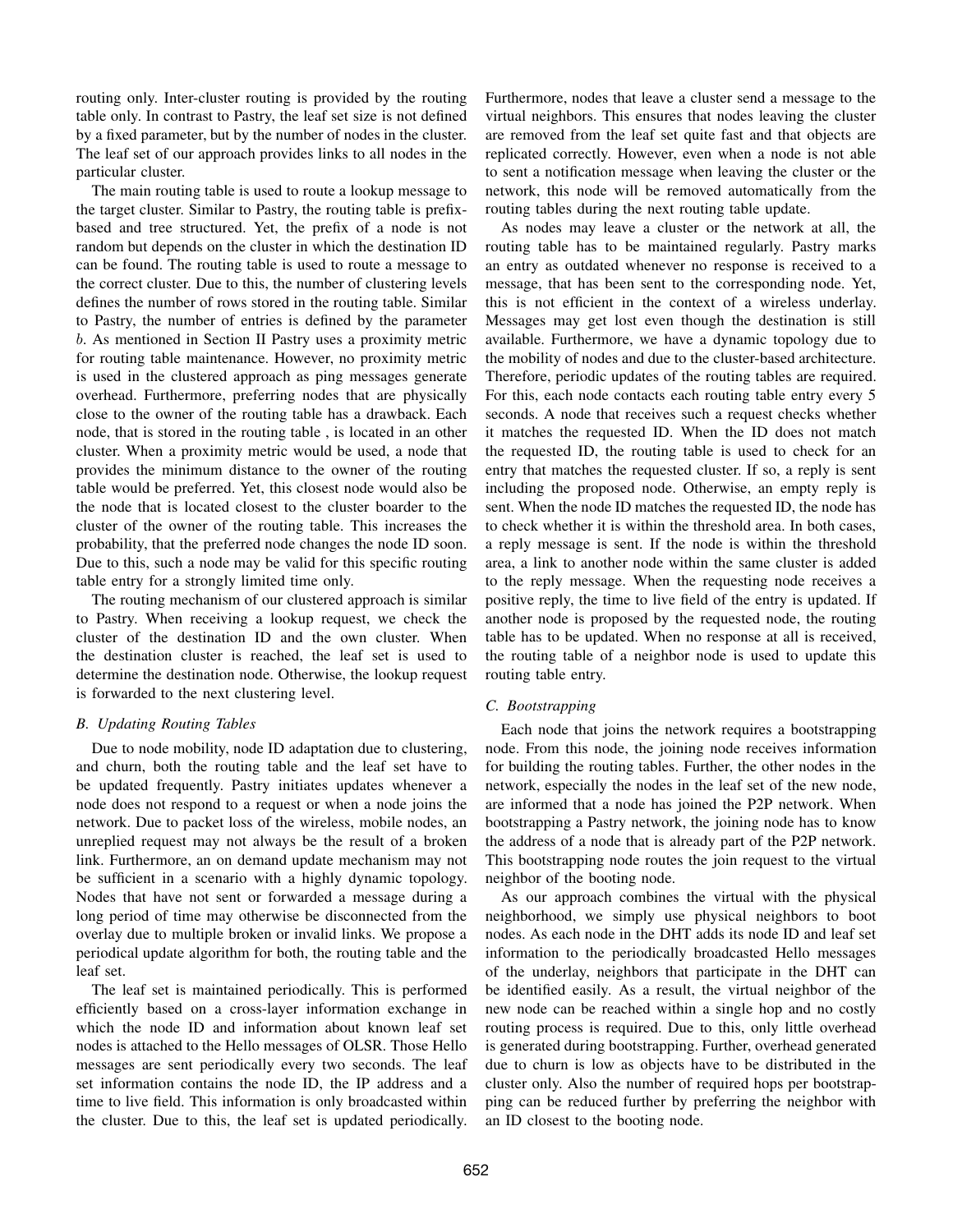

Fig. 4. Results of scenarios with different network size

#### V. EVALUATION

In this section, we introduce implementation details as well as the parameters of our simulation studies. Further, the results of the evaluation are presented and discussed.

#### *A. Implementation*

For the evaluation of our MP2P architecture, the discrete event simulator OMNeT++ [12] is used. This open source simulator is well known and provides multiple frameworks. The underlay of our approach is based on the INET framework [13]. This framework provides implementations of MANET routing protocols including OLSR with and without the ETX extension. Further, basic applications as traffic generators, mobility models, models for wireless channels, transport layer, network layer, and link layer protocols are provided. On the other hand, our overlay is based on the OverSim [14] framework. OverSim provides implementations of DHTs as Chord, Pastry, and Kademlia. Traffic generators for uploading and requesting objects in the overlay are also provided. Further, simplified underlays are available. However, no mobile or wireless underlay is provided by the OverSim framework. We implemented our approach by combining the previously mentioned frameworks and modifying the algorithms of both, the Pastry overlay and the OLSR underlay.

## *B. Setting*

In order to adjust the area of operation and the node density, the *Ad-Hoc Network Simulator* (ANSim) [15] has been used. This tool simulates node mobility and derives the connectivity between nodes within the network. As a dense network is assumed due to the scenario, a setting is chosen where a connected network is typically achieved, i.e., a route between an arbitrarily chosen pair of nodes can be established with a high probability. Each node uses WiFi according to the 802.11g standard and an average transmission range of about 200m. The resulting area of operation according to ANSim is shown in Table I. For the underlay routing, the modified OLSR ETX protocol as described in Section IV has been used. For the overlay lookup functionality, the clustered Pastry approach is used. The parameter b is set to 1 and the cluster *level* is either 1 or 2. Due to this, scenarios with two and four clusters were simulated during the evaluation. A random way point model is used for mobility. This model has been implemented

| <b>Nodes</b> | area of operation    |  |
|--------------|----------------------|--|
| 25           | $500m \times 500m$   |  |
| 50           | 800m x 800m          |  |
| 100          | $1100m \times 1100m$ |  |
| 150          | 1400m x 1400m        |  |
|              | TABLE I              |  |

NUMBER OF NODES AND AREA OF OPERATION

as part of the INET framework. Each node moves with a speed up to 1 m/s and changes its speed and direction after a time period of 10s to 60s.

Up to 50 objects are provided by nodes within the DHT. Those nodes are selected randomly. Each object has a size of 2 kbytes and a lifetime of 250s. Outdated objects are discarded and replace by a new one. Two replicas of each object are generated and stored by the virtual neighbors. After the booting phase, lookup requests are sent every 10 seconds on average in the network. Each simulation runs for 30 simulated minutes. Further, for more reliable results, each setting is simulated at least ten times.

## *C. Results*

In order to evaluate the scalability of the clustered approach, scenarios that differ in network size are simulated. Three metrics are used to determine the efficiency of the clustered MP2P network. The fraction of successful lookup operations is a metric to determine how efficient the MP2P network operates regarding the retrieval and availability of data objects. This is very important, as an MP2P network, where either objects can not be accessed in a reliable way or are not stored correctly, is not usable. As mentioned before, bandwidth is strongly limited. Therefore, overhead generated by the MP2P algorithm has to be minimized. Updating the leaf set generates the highest overhead and, therefore, has to be monitored. The overall traffic has to be low in order to enable a reliable lookup operation and to reduce the packet loss due to congestion and collisions. Furthermore, other applications as text or voice chat may be required in our scenario, and, therefore, additional traffic may be generated by those applications. As the time required for a lookup request may be important regarding usability, the latency is used as third metric. Therefore, the overall time between sending the request and receiving the object is measured.

In Figure 4(a) the fraction of successful lookup requests is shown as a function of the network size and the clustering